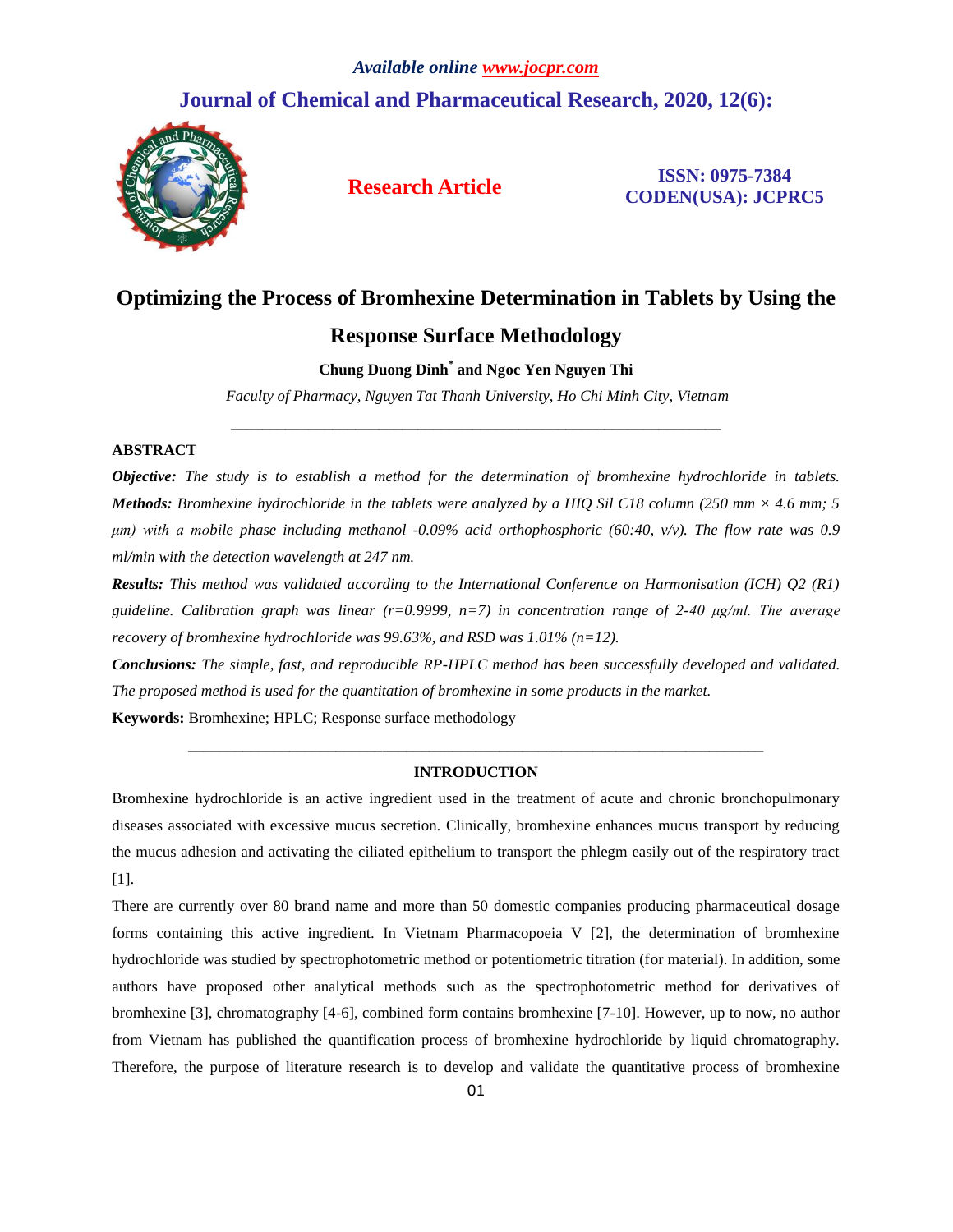hydrochloride by liquid chromatography to contribute a technique for routine analysis of bromhexine hydrochloride in raw materials and pharmaceutical dosage forms.

#### **MATERIALS AND METHODS**

#### **Instruments and chemicals**

Bromhexine tablets 8 mg. HPLC Agilent 1260 system, PDA detector; Mettler Toledo analytical balance (0.01 mg); Arium® pro DI Ultrapure Water System (Sartorius-Germany), pH measurement (Metler Toledo), Potentiometric titration 888 Titrando (Metrohm-Sweden).

Methanol, acetonitrile (Merck-Germany), and other chemicals were chromatographic analytical grade. Bromhexine standard was supplied by The Institute of Drug Quality Control-Ho Chi Minh City (IDQC-HCMC).

**Preparation of standard solution:** Dissolve bromhexine standard in the mobile phase to obtain the concentration of 20 µg/ml; use the best in a day.

**Preparation of sample solution:** Twenty bromhexine tablets were ground to a fine powder and mix well. Weigh the amount of powder equivalent to the average weight of one 30 mg bromhexine tablet and transfer to a 100 ml volumetric flask. Add 35 ml of methanol in the flask, ultrasound for 15 minutes, and fill up to the mark with methanol. The liquid continuously passes through the filter paper, then 5 ml filtrate was diluted to 20 ml with mobile phase and filter through a 0.45 µm membrane for chromatographic injection.

#### **Optimization of chromatographic conditions**

The optimized conditions for the chromatographic procedure were obtained through two steps. Firstly, different factors of mobile phases were surveyed on a chromatographic a HIQ SilC18 column, including (i) a mixture of methanol and acetonitrile in various proportions, pH, and buffer solutions. Secondly, the response surface methodology was used to optimize three independent variables of chromatographic conditions:  $(x_1)$  concentration of organic solvents (methanol),  $(x_2)$  concentration of Orthophosphoric Acid (OPA) in mobile phase, and  $(x_3)$  flow rate. Each variable was assigned with three levels (-1), (0), and (+1) (Tables 1 and 2), and a total of twenty experimental runs with the different combinations of variables were presented in Table 1.

|                                                                                                      |                      |           |       | <b>Range Values</b> |          |        | <b>Responses</b>          |         |
|------------------------------------------------------------------------------------------------------|----------------------|-----------|-------|---------------------|----------|--------|---------------------------|---------|
| No.                                                                                                  | <b>Name Variable</b> | Unit      | Code  | -1                  | $\bf{0}$ | $^{+}$ | $\mathbf{t}_{\mathbf{R}}$ | Symm.   |
|                                                                                                      | MeOH                 | % $(v/v)$ | $X_1$ | 55                  | 60       | 65     |                           |         |
|                                                                                                      | <b>OPA</b>           | % $(v/v)$ | $X_2$ | 0.02                | 0.2      | 0.12   |                           |         |
| 3                                                                                                    | Flow                 | ml/min    | $X_3$ | 0.8                 | 1.0      | 1.2    | Y,                        | $Y_{2}$ |
| <b>Note:</b> MeOH- Methanol; OPA- Orthophosphoric Acid, Flow- Flow rate; and $t_R$ - Retention Time; |                      |           |       |                     |          |        |                           |         |
| Symm-Symmetry                                                                                        |                      |           |       |                     |          |        |                           |         |

The second-order polynomial function was established to clarify the mathematic relationship between responses (y) and three independent variables  $(x_i)$  as the following function (1).

$$
y = f(x) = b_0 + b_1 x_1 + b_2 x_2 + b_3 x_3 + b_{11} x_1^2 + b_{22} x_2^2 + b_{33} x_3^2 + b_{12} x_1 x_2 + b_{13} x_1 x_3 + b_{23} x_2 x_3
$$
 (1)

Where y are the predicted responses,  $x_1$ ,  $x_2$ ,  $x_3$  are independent variables,  $b_0$  is the y-intercept,  $b_1$ ,  $b_2$ ,  $b_3$  are the linear coefficients,  $b_{11}$ ,  $b_{22}$ ,  $b_{33}$  are second-order coefficients, and  $b_{12}$ ,  $b_{13}$ ,  $b_{23}$  are interaction regression coefficients among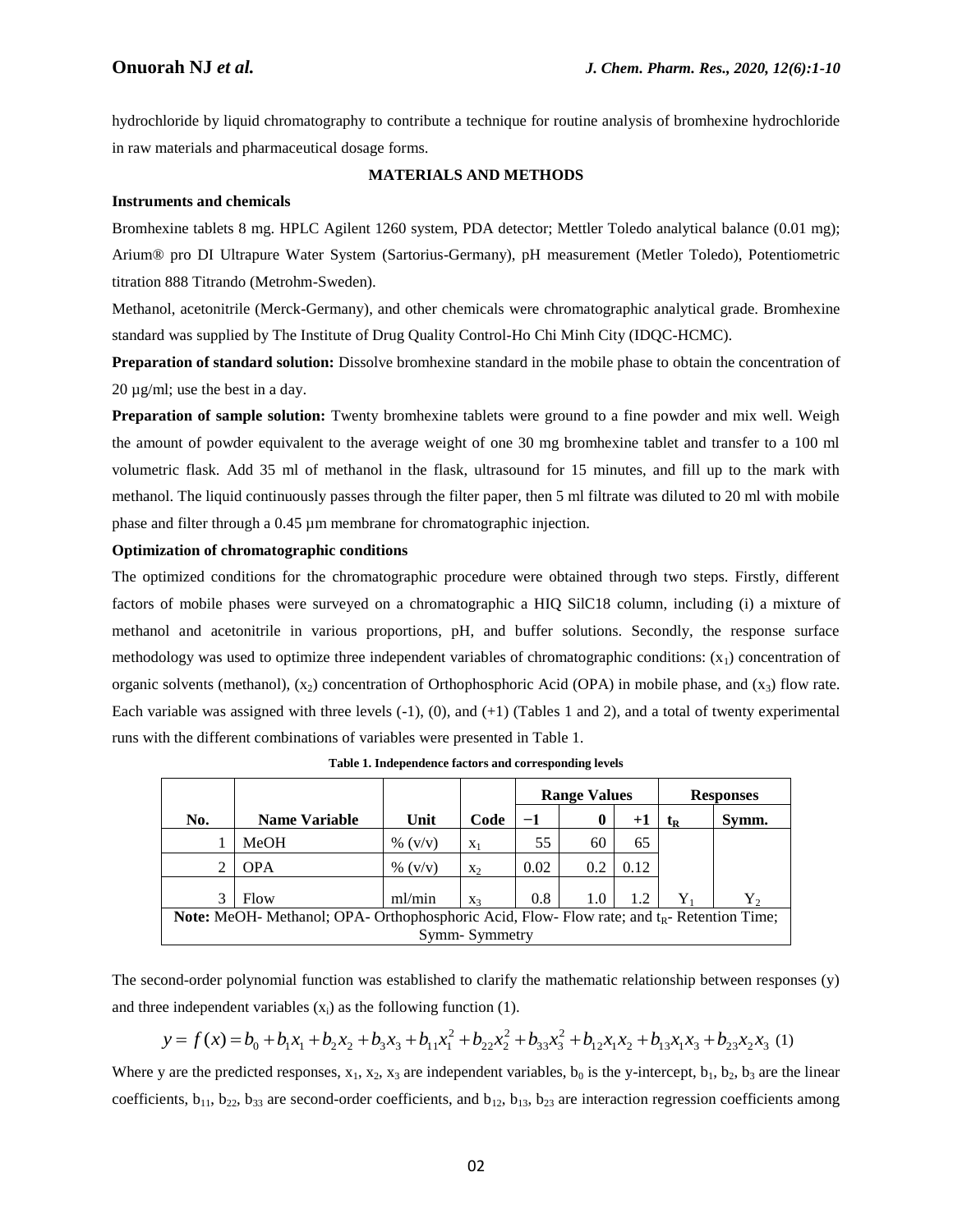three variables. The Analysis of Variance (ANOVA) using Design-Expert version 7.0.0 (State Ease, Inc.) was carried out to determine the appropriate values of responses.

**Other chromatographic conditions:** HPLC Agilent 1260 system (Gremany) with PDA detector, detection wavelength at 247 nm, column temperature was maintained at 40°C, and the injection volume was 20 µL. HPLC system was set up with HIQ SilC18 column (250 mm x 4.6 mm; 5 µm) as a stationary phase, the corresponding precolumn. Isometric elution with a mixture of MeOH and 0.09% OPA solution (60:40, v/v) at 0.9 ml/min. The observed amount of bromhexine recorded by HPLC system in comparison with the label was calculated as the equation:

$$
X(\%) = \frac{S_t}{S_c} \times C_C \times D \times \frac{m_{TB}}{m_c} \times \frac{100}{H}
$$

Where S<sub>c</sub>, S<sub>t</sub>: Peak area of bromhexine in standard and sample solution; C: Concentration of standard solution (mg/ml); D: Dilution factor; mtb: Mean amount of Tablet (g); mc: sample weight (g); H: the labeled amount (H=8 mg).

#### **Validation of analytical procedure**

The analytical method was validated according to ICH guidelines [11] for system suitability, selectivity, linearity, precision, accuracy, Limit of Detection (LOD), and Limit of Quantitation (LOQ).

**Data analysis:** Experimental data were analyzed by ANOVA statistical technique on Microsoft Office Excel software and presented in the equation  $X \pm SD$ . Hypothesis was tested based on t-test Student. The difference was statistically significant when P-value < 0.05.

# **RESULTS AND DISCUSSION**

# **Optimization of chromatographic conditions**

High-performance liquid chromatography is a separation technique with many advantages: fast, sensitive, repeatable, and high accuracy method. Thus this is considered one of the leading techniques in pharmaceutical quality control. However, the HPLC method is affected by factors of stationary phase (normal phase, reverse phase, particle size, manufacturer); Mobile phase (components of the organic solvent, buffer solution, pH); System (manufacturer, injection, flow rate, column temperature, detector); Environment (location, temperature, humidity) and the analyst. Initially, the screening of various variables that influence the responses was designed according to the Plackett-Burman matrix with 05 input variables in 12 experiments, the experimental results are summarized in Table 2.

|                                   | % Contribution        |                    |                         |                |
|-----------------------------------|-----------------------|--------------------|-------------------------|----------------|
| <b>Factor</b>                     | $Y_1$                 | $\mathbf{Y}_2$     | $Y_3$                   | $\mathbf{Y}_4$ |
| Methanol $(\%)$                   | $(-)50.43^a$          | $(-)5.40^b$        | $(-)18.27$ <sup>a</sup> | $(-)67.63^a$   |
| $OPA(\%)$                         | $(+)23.03^{\text{a}}$ | $(+)0.15^b$        | $(+)7.61^{\circ}$       | $(-)7.55^b$    |
| Flow rate (ml/min)                | $(-)6.93^b$           | $(+)11.48^b$       | $(-)8.28a$              | $(-)1.24^b$    |
| Sample injection volume $(\mu L)$ | $(+)0.10^b$           | $(+)45.32^{\rm a}$ | $(+)29.04^{\text{a}}$   | $(-)5.88^{b}$  |
| Column temperature $(^{\circ}C)$  | $(-)0.49^b$           | $(-)12.11^a$       | $(-)8.70^a$             | $(+)13.00^a$   |

**Table 2. The results of screening chromatographic variables according to Plackett-Burman design**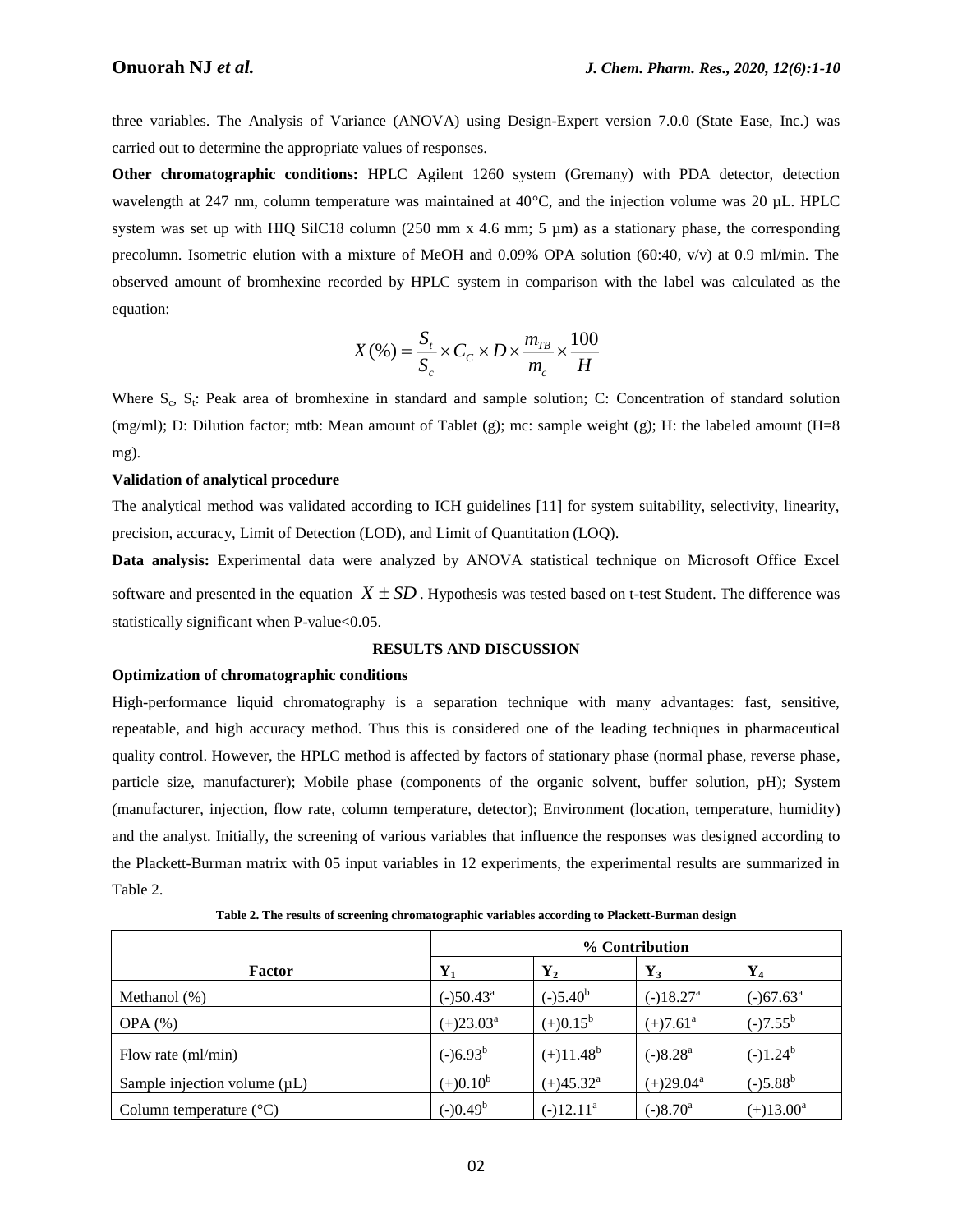**Note:** Signal of bromhexine:  $Y_1$ -The theoretical plates number;  $Y_2$ -Peak area;  $Y_3$ -Symmetry;  $Y_4$ -Retention time; (-) Negative effects, (+) Positive effects; and a-significant ( $P \le 0.05$ ); b-not significant (P > 0.05).

After surveying, three independent factors including MeOH content  $(\%)$ ,  $(x_1)$ , concentration of OPA  $(\%$ , v/v),  $(x_2)$ , and flow rate (ml/min),  $(x_3)$  was planned experiments according to Box-Behnken design in the range of 55-65%, 0.02-0.12%, and 0.8-1.2 ml/min for  $x_1$ ,  $x_2$ , and  $x_3$ , respectively. The important responses are time retention  $(y_1)$  and symmetry factor  $(y_2)$ . The results of designed experiments are shown in Table 3.

| No.            | <b>Independent variables</b> |                |                |                      | <b>Retention Time <math>(Y_1)</math></b> | Symmetry factor $(Y_2)$ |                        |  |
|----------------|------------------------------|----------------|----------------|----------------------|------------------------------------------|-------------------------|------------------------|--|
|                | $\mathbf{X}_1$               | $\mathbf{X}_2$ | $\mathbf{X}_3$ | <b>Actual values</b> | <b>Predicted value</b>                   | <b>Actual values</b>    | <b>Predicted value</b> |  |
| 1              | 0.0                          | 0.5            | $-0.5$         | 4.61                 | 4.60                                     | 1.00                    | 1.02                   |  |
| $\overline{2}$ | $-1.0$                       | $-1.0$         | $-10$          | 6.52                 | 6.43                                     | 0.99                    | 1.01                   |  |
| 3              | 0.0                          | 0.0            | 1.0            | 3.43                 | 3.42                                     | 1.02                    | 1.02                   |  |
| 4              | $-1.0$                       | $-1.0$         | 1.0            | 4.28                 | 4.19                                     | 0.99                    | 0.99                   |  |
| 5              | 1.0                          | 1.0            | $-1.0$         | 4.12                 | 4.1                                      | 0.89                    | 0.9                    |  |
| 6              | 0.0                          | $-1.0$         | $-1.0$         | 4.68                 | 4.87                                     | 0.92                    | 0.92                   |  |
| $\overline{7}$ | 1.0                          | $-1.0$         | 1.0            | 2.61                 | 2.61                                     | 0.89                    | 0.89                   |  |
| 8              | 1.0                          | 0.0            | 0.0            | 3.23                 | 3.26                                     | 0.95                    | 0.95                   |  |
| 9              | 1.0                          | 1.0            | 1.0            | 2.73                 | 2.75                                     | 0.97                    | 0.96                   |  |
| 10             | 1.0                          | $-1.0$         | 1.0            | 2.61                 | 2.61                                     | 0.89                    | 0.89                   |  |
| 11             | 1.0                          | $-1.0$         | $-1.0$         | 3.94                 | 3.91                                     | 0.83                    | 0.83                   |  |
| 12             | $-1.0$                       | 1.0            | $-1.0$         | 6.92                 | 6.9                                      | 1.07                    | 1.07                   |  |
| 13             | $-1.0$                       | 1.0            | 0.0            | 5.36                 | 5.5                                      | 1.08                    | 1.08                   |  |
| 14             | $-1.0$                       | $-1.0$         | 1.0            | 4.02                 | 4.19                                     | 1.00                    | 0.99                   |  |
| 15             | $-1.0$                       | 0.0            | $-1.0$         | 6.85                 | 6.84                                     | 1.11                    | 1.09                   |  |
| 16             | 1.0                          | 1.0            | 1.0            | 2.73                 | 2.75                                     | 0.96                    | 0.96                   |  |
| 17             | 1.0                          | $-1.0$         | $-1.0$         | 3.91                 | 3.91                                     | 0.84                    | 0.83                   |  |
| 18             | 1.0                          | 1.0            | $-1.0$         | 4.12                 | 4.1                                      | 0.92                    | 0.9                    |  |
| 19             | $-1.0$                       | 1.0            | 1.0            | 4.74                 | 4.63                                     | 1.04                    | 1.05                   |  |
| 20             | 0.0                          | $-1.0$         | $0.0\,$        | 3.89                 | 3.72                                     | 0.95                    | 0.94                   |  |

**Table 3. RSM for planning experiments and data collected**

Analysis of variance (ANOVA) calculates that P-value is lower than 0.05.  $R^2$  coefficient is good (>0.9) and the confidence level is 95% (Tables 1a and 1b). RSD <2% demonstrated the precision for both models of responses. Besides, both models show that the predictive power is high compatibility since all points relating to actual and predicted values are located close to the 45-degree line, and the remainder also presents a random distribution ( $\sigma = \pm$ 3) (Figure 1).

The Design-Expert software predicts that the optimal mixture of the mobile phase is MeOH and 0.09% OPA (60:40,  $v/v$ ), and the flow rate is 0.9 ml/min (D=1.0) (Figure 2). In order to validate the prediction accuracy of the mathematical model, verification experiments were carried out under the optimal conditions, the chromatographic parameters of the sample solution (Figure 3) meet all chromatographic requirements (Table 4).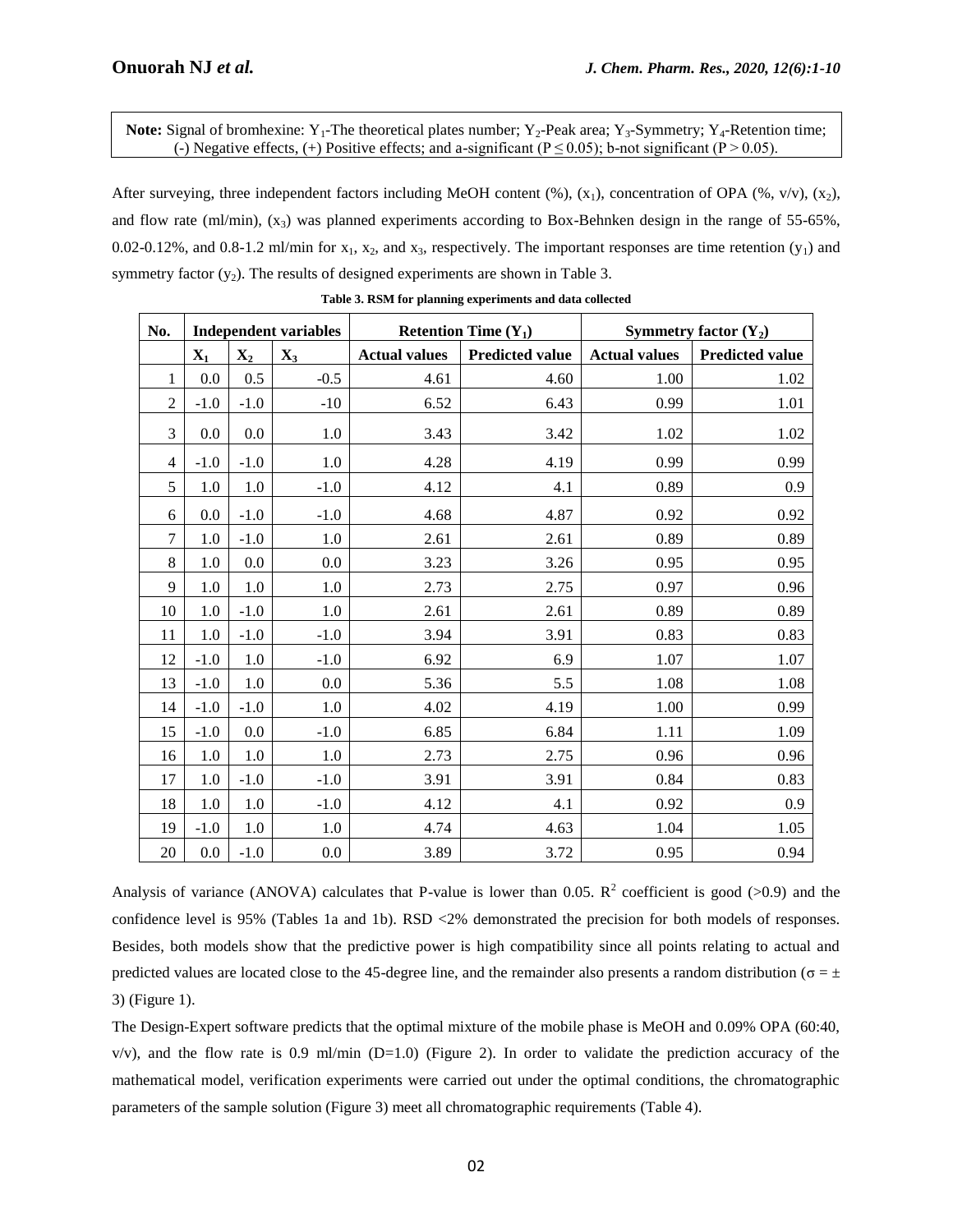Predicted

0.83 0.89 0.96 1.02 1.09

 $\blacksquare$ 

-3.00

|              | Time retention $(R_t)$ , $(y_1)$                               |                |          | Symmetry factor, $(y_2)$     |                    |                       |          |                                  |
|--------------|----------------------------------------------------------------|----------------|----------|------------------------------|--------------------|-----------------------|----------|----------------------------------|
| No.          | <b>Mean square</b>                                             | <b>F-value</b> | P-value  | <b>ANOVA</b>                 | <b>Mean square</b> | $\mathbf{F}$<br>value | P-value  | <b>ANOVA</b>                     |
| <b>Model</b> | 3.6451                                                         | 245.77         | < 0.0001 |                              | 0.0125             | 64.37                 | < 0.0001 |                                  |
| $x_{1}$      | 18.8194                                                        | 1268.89        | < 0.0001 | Std. Dev.:<br>0.012; C.V.    | 0.0713             | 368.41                | < 0.0001 | Std. Dev.:                       |
| $x_{2}$      | 0.3476                                                         | 23.44          | 0.0007   | %: 2.86;<br>Mean= $4.27$ ;   | 0.0161             | 83.14                 | < 0.0001 | 0.014; C.V. %:<br>2.86;          |
| $x_3$        | 12.3848                                                        | 835.04         | < 0.0001 | Adj $R$ :                    | 0.0015             | 7.85                  | 0.0187   | Mean=4.27; Adj                   |
| $x_1x_2$     | 0.0687                                                         | 4.63           | 0.0569   | $0.999$ ; Adeq<br>Precision: | 0.0000             | 0.17                  | 0.6889   | R: 0.999; Adeq<br>Precision:     |
| $x_1x_3$     | 0.6993                                                         | 47.15          | < 0.0001 | 49.857; Lack                 | 0.0048             | 24.84                 | 0.0006   | 49.857; Lack of                  |
| $x_2x_3$     | 0.0011                                                         | 0.07           | 0.7901   | of Fit:<br>0.1195            | 0.0000             | 0.15                  | 0.7065   | Fit: 0.1195<br>(not significant) |
| $x_1^2$      | 0.2226                                                         | 15.01          | 0.0031   | (not<br>significant)         | 0.0000             | 0.13                  | 0.7228   |                                  |
| $x_2^2$      | 0.0725                                                         | 4.89           | 0.0515   |                              | 0.0047             | 24.31                 | 0.0006   |                                  |
| $x_3^2$      | 0.1553                                                         | 10.47          | 0.0089   |                              | 0.0003             | 1.73                  | 0.2184   |                                  |
|              | <b>Note:</b> significant $P < 0.05$ not significant $P > 0.05$ |                |          |                              |                    |                       |          |                                  |

|  | Table 4. ANOVA analysis for experimental model |
|--|------------------------------------------------|
|  |                                                |

**Note:** significant  $P \le 0.05$ ; not significant  $P > 0.05$ 





Predicted

2.61 3.68 4.75 5.83 6.90

ċ

ċ

-3.00

-1.50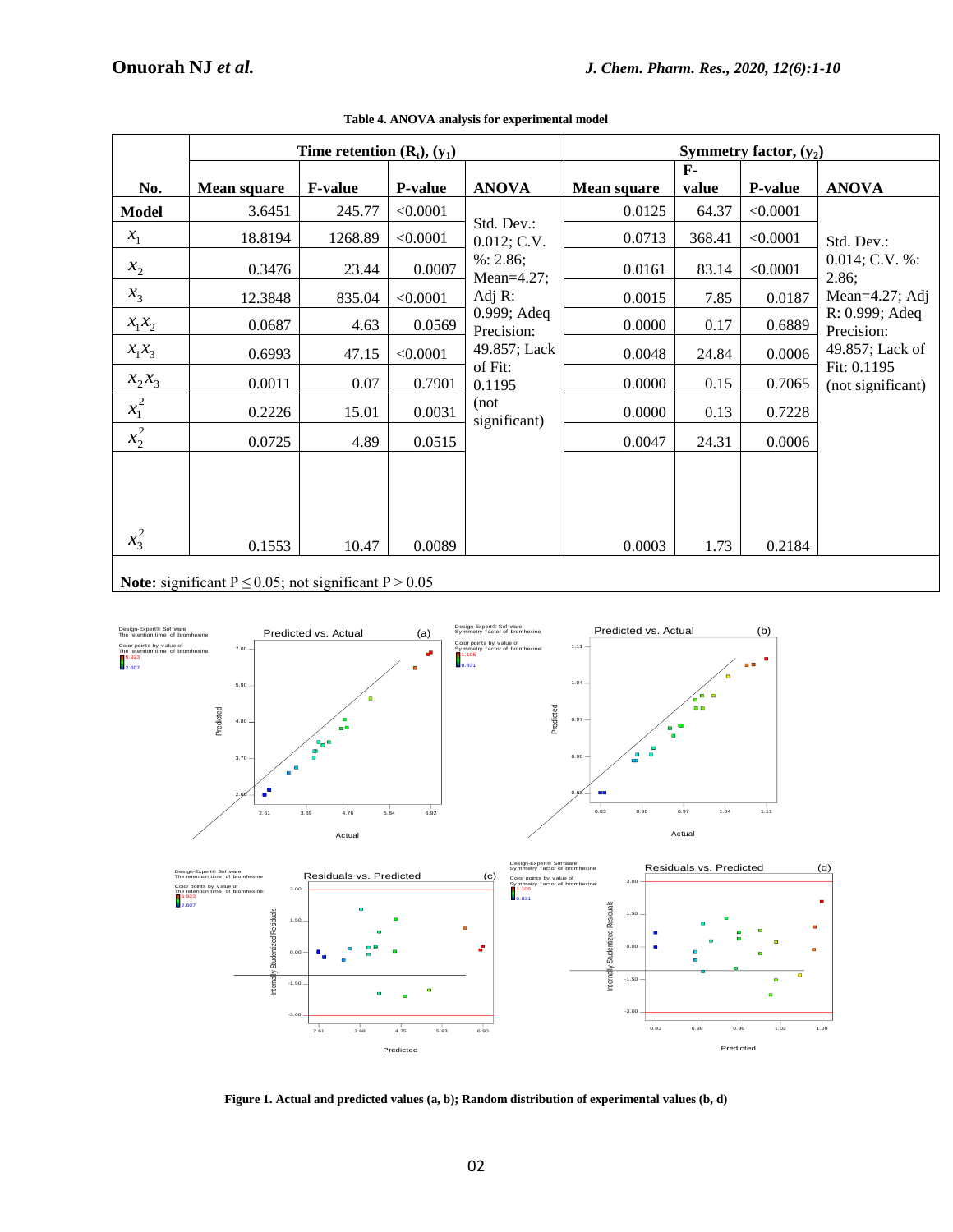

**Figure 2. The three-dimensional response surface of desirability for the optimization of the experimental model**



**Figure 3. HPLC chromatogram at optimized conditions:C18 column (4.6 mm x 250 mm; 5 µm); mobile phase including MeOH and 0.09% OPA solution (60:40, v/v), flow rate at 0.9 ml/min**

#### **Method validation**

**System suitability:** The injection of standard solution at the concentration of 20 µg/ml was replicated six times into HPLC system. The recorded data show the sharp and symmetrical peaks (USP Tailing 0.8-1.5) and the high theoretical plates number of each substance (N>3000). The method demonstrated to produce excellent repeatability with RSD values (%) of retention time  $(t_R)$ , and peak area (S) is not more than 2% shows the suitability of the analytical system. The results are presented in Table 5.

|     | Chromatographic parameters of bromhexine peak |            |               |                     |       |  |
|-----|-----------------------------------------------|------------|---------------|---------------------|-------|--|
| No. | $t_{R}$ (min)                                 | $S(mAU*S)$ | $\mathbf{k}'$ | <b>USP Tailling</b> | N     |  |
|     | 4.373                                         | 431.859    | 0.514         | 1.057               | 12426 |  |
|     | 4.371                                         | 431.869    | 0.514         | 1.047               | 12426 |  |
| 3   | 4.378                                         | 431.806    | 0.516         | 027                 | 12341 |  |

**Table 5. Results of system suitability validation (n=6)**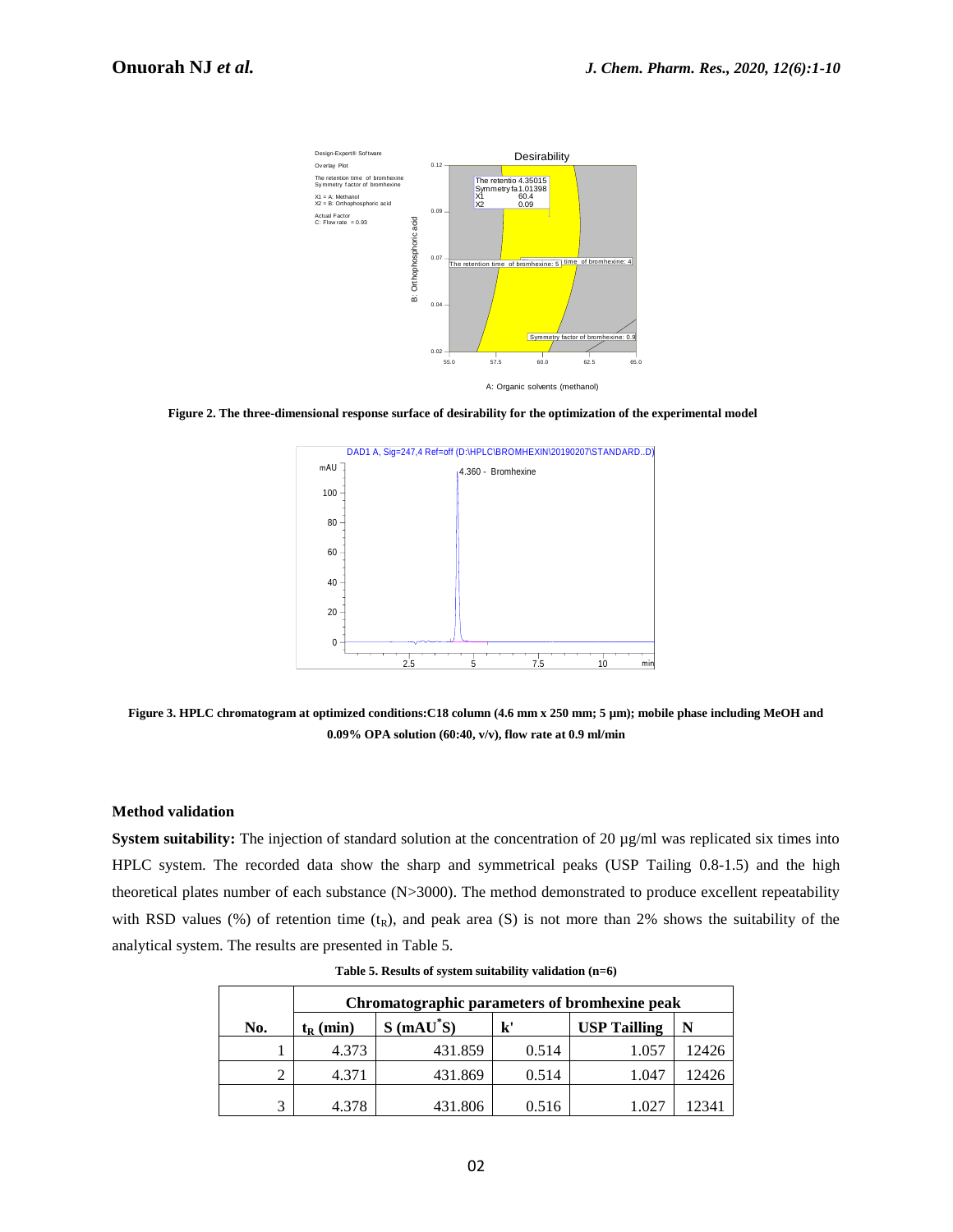| $\overline{4}$ | 4.375  | 431.811 | 0.514  | 1.066  | 12383  |
|----------------|--------|---------|--------|--------|--------|
|                | 4.373  | 430.877 | 0.514  | 1.066  | 12407  |
| 6              | 4.385  | 429.991 | 0.518  | 1.016  | 12388  |
| TB             | 4.376  | 431.369 | 0.515  | 1.047  | 12395  |
| S.D            | 0.005  | 0.777   | 0.002  | 0.021  | 32     |
| %RSD           | 0.0012 | 0.0018  | 0.0032 | 0.0168 | 0.0026 |

**Selectivity:** Selectivity has expressed the ability to distinguish the peak of analyzed substance with impurities or other substances peaks. Sample without and with the standard addition, standard solution, and placebo (a mixture of lactose, corn starch, povidone, sodium starch glycolate, magnesium stearate) were analyzed. The results are shown in Figures 4 and 5.



**Figure 4. Chromatogram of (a) placebo; (b) standard; (c) sample, and (d) sample with standard addition**



**Figure 5. Graphs show the purity of bromhexine peaks of (a) standard, (b, c) sample without and with the standard addition, respectively** Peaks of analyte and other substances are separated on chromatograms of separate peaks (Figure 4); the retention time of bromhexine is found at 4.3 minutes (Figure 4b-d). Meanwhile, no peak appeared at the retention of bromhexine on the chromatogram of blank (Figure 4a). The purity of analyte peaks in the samples with or without the standard addition, standard solution were evaluated by Chemstation-Agilent software. The results showing bromhexine signals are over 99.9% pure (Figure 5a-5c) demonstrate a specific method for quantitative analysis of bromhexine.

**Accuracy, precision, linearity, limit of detection (LOD) and limit of quantitation (LOQ):** The linearity is set up in the bromhexine concentration range of 2-40  $\mu$ g/ml. From chromatographic data obtained, the regression correlation between the bromhexine concentration and peak area at the wavelength of 247 nm is established in the following equation:  $y=15.199x-1.145$ ; R2=0.9999. Thus, the linear concentration range of the method is: 2-40 µg/ml; Detection limit (LOD) is 0.12 µg/ml; Quantitative limit (LOQ) is 0.39 µg/ml. Data is shown in Figures 6 and 7.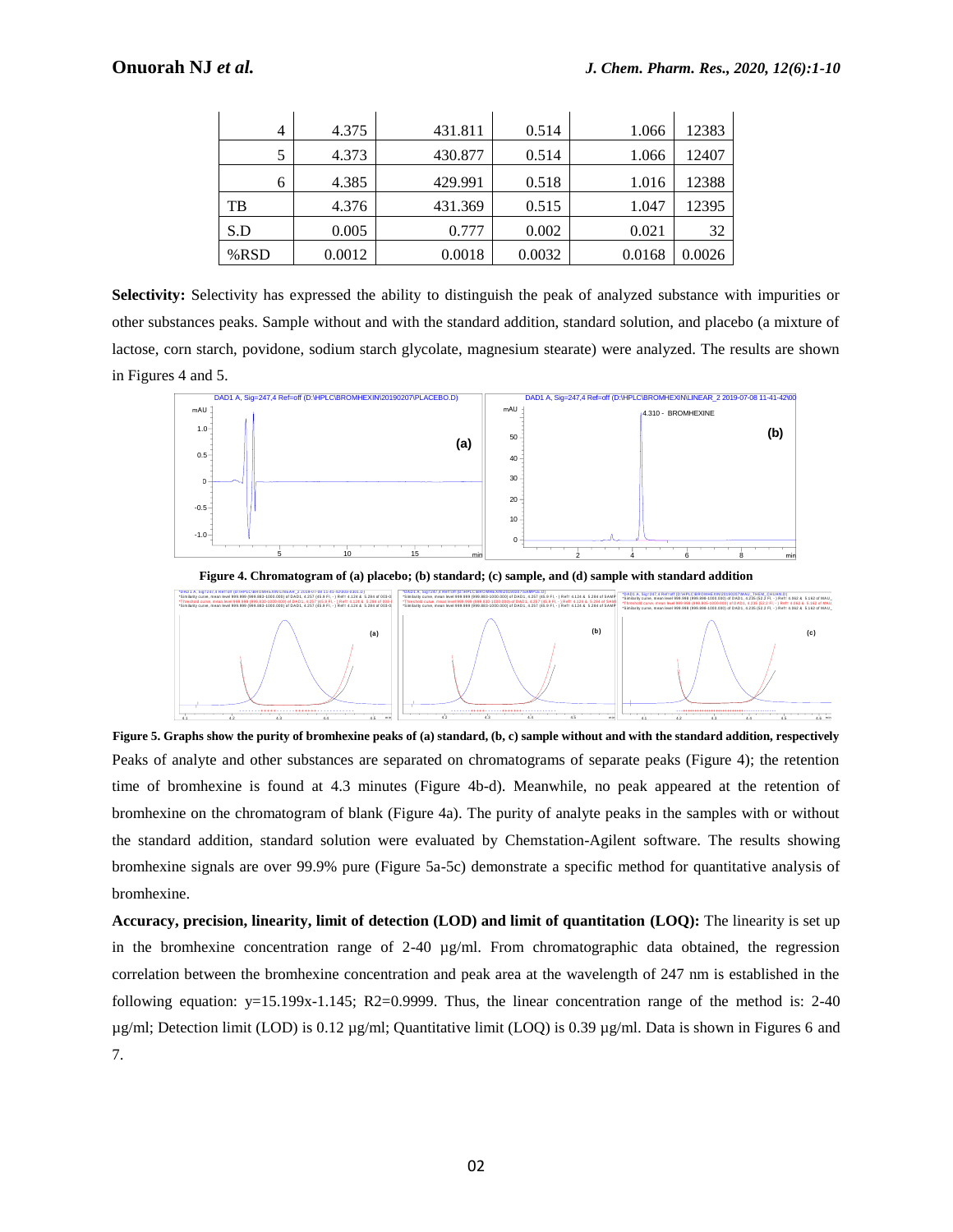

**Figure 6. The graph shows the correlation between concentration and peak area of bromhexine**

The accuracy of the analytical method is determined by the method of standard addition. In the current study, nine spiked samples at three different concentration levels of 80%, 100%, and 120%, respectively equivalent to 16 µg/ml, 20  $\mu$ g/ml and 24  $\mu$ g/ml, respectively in comparison with the quantitative concentration (20  $\mu$ g/ml) of bromhexine were prepared. Each concentration level was replicated three samples, and each sample was injected 1 time into HPLC system. The recovery percentage was found in the range of 99.5-99.8%, which lies well inside the acceptable criteria of 98-102% (ICH guidelines 2005).

The precision of the method assessed the distribution of data values by analyzing samples intra-day and inter-day. The repeatability expressed by percent Relative Standard Deviations (RSD) of the analyte concentration is 1.03%  $(n=6)$ . The % RSD value of intermediate precision was found to be 0.99%  $(n=12)$ . Thus, the analytical procedure meets the requirement of overall precision (RSD<2%). The percent RSD values of bromhexine concentration of inter-day and intra-day precision are reported in Table 6 and Figure 7.



**Figure 7. Chromatograms of samples at the concentration of (a) LOD 0.12 µg/ml; (b) LOQ 0.39 µg/ml** 

|                      | Linear range                                       | 2 - 40 $(\mu g/ml)$                   |                        |        |      |  |  |
|----------------------|----------------------------------------------------|---------------------------------------|------------------------|--------|------|--|--|
|                      | Regression equation; Correlation coefficient $(R)$ | $y = 15.199x - 1.145$ ; R = 0.9999    |                        |        |      |  |  |
|                      | Limit of detection (LOD)                           | $0.12 \ (\mu g/ml)$                   |                        |        |      |  |  |
|                      | Limit of quantitation (LOQ)                        | $0.39 \ (\mu g/ml)$                   |                        |        |      |  |  |
|                      | Intra-day $(n=6)$                                  |                                       | Inter-day ( $n = 12$ ) |        |      |  |  |
|                      | Accuracy (%) $X \pm SD$                            | Accuracy $(\%) X \pm SD$<br>$RSD(\%)$ |                        | RSD(%) |      |  |  |
| Precision            | $99.45 \pm 1.03$<br>1.03                           |                                       | $98.96 \pm 0.98$       |        | 0.99 |  |  |
| Accuracy ( $n = 3$ ) | Concentration found<br>Concentration               |                                       | % Recovery $X \pm SD$  |        |      |  |  |

**Table 6: Data showing linearity, LOD, LOQ, precision, and accuracy of analytical method**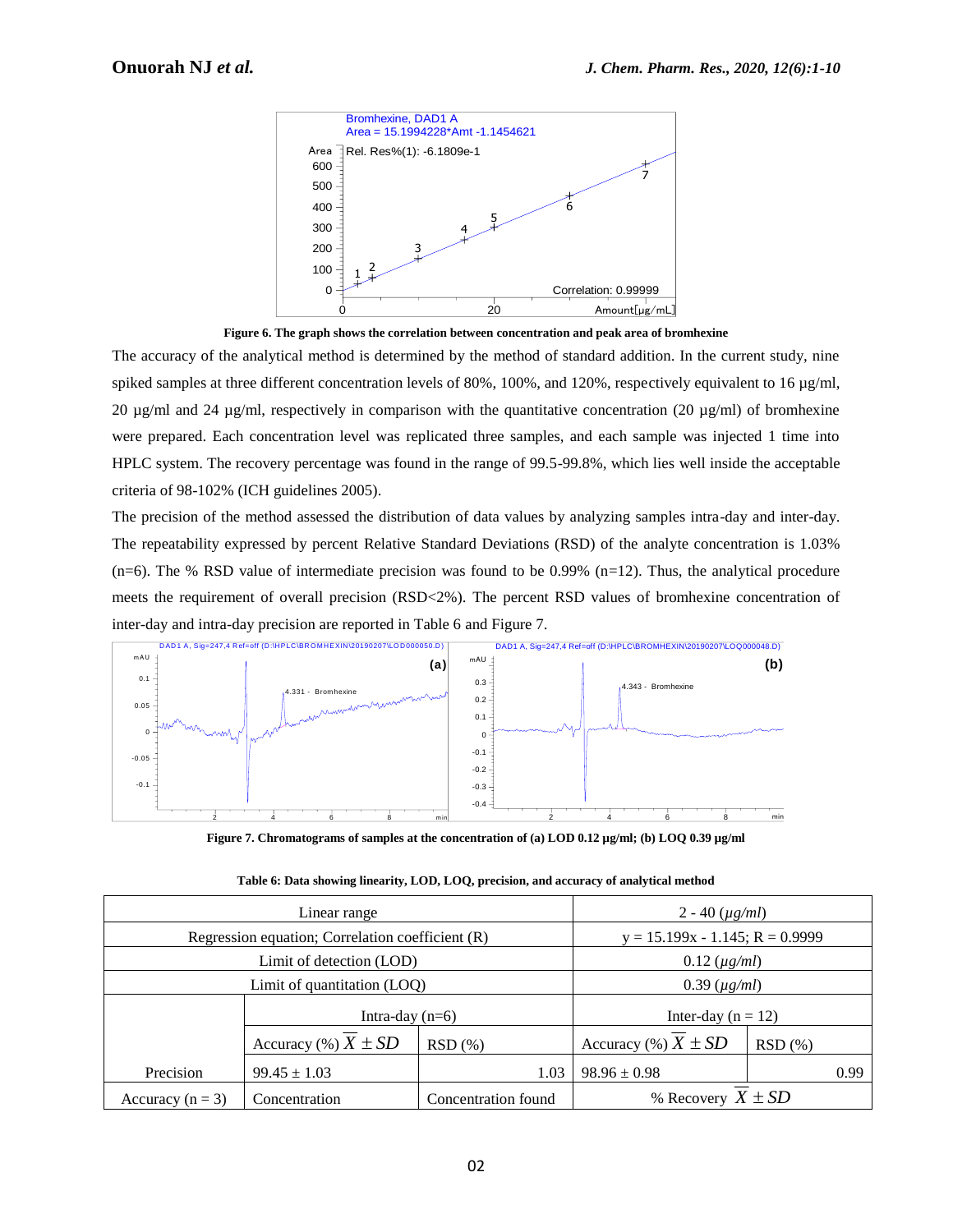|                              | $X \pm SD$       |                 |
|------------------------------|------------------|-----------------|
| $16 \left( \mu g/ml \right)$ | $15.99 \pm 0.03$ | $99.8 \pm 0.32$ |
| $20 \, (\mu g/ml)$           | $19.98 \pm 0.05$ | $99.6 \pm 0.53$ |
| $24 \, (\mu g/ml)$           | $24.03 \pm 0.02$ | $99.5 \pm 0.51$ |

Validation results demonstrate that the process of determining bromhexine by HPLC method with PDA detector meets all requirements of selectivity, linearity, accuracy, and precision, LOD, and LOQ according to ICH guidelines. So, the validation study leads to the acceptance of a newly developed method in routine qualitative process for bromhexine in tablets.

Comparison of the proposed method with the existing process in Vietnamese Pharmacopoeia V: Six samples from different products were determined following the established method and the quantitative process suggested in Vietnamese Pharmacopoeia V. The results are shown in Table 7.

|                         |                                                                                                                                                                                                                                                                                                                                                                                                                                                                                                                                                                                                                                                                                                                                                                                                                                                                                                                                                                                                     | $X \pm SD$                        |                        |                                  |                                                                                 |
|-------------------------|-----------------------------------------------------------------------------------------------------------------------------------------------------------------------------------------------------------------------------------------------------------------------------------------------------------------------------------------------------------------------------------------------------------------------------------------------------------------------------------------------------------------------------------------------------------------------------------------------------------------------------------------------------------------------------------------------------------------------------------------------------------------------------------------------------------------------------------------------------------------------------------------------------------------------------------------------------------------------------------------------------|-----------------------------------|------------------------|----------------------------------|---------------------------------------------------------------------------------|
|                         | $16 \, (\mu g/ml)$                                                                                                                                                                                                                                                                                                                                                                                                                                                                                                                                                                                                                                                                                                                                                                                                                                                                                                                                                                                  | $15.99 \pm 0.03$                  |                        |                                  | $99.8 \pm 0.3$                                                                  |
|                         | $20 \, (\mu g/ml)$                                                                                                                                                                                                                                                                                                                                                                                                                                                                                                                                                                                                                                                                                                                                                                                                                                                                                                                                                                                  | $19.98 \pm 0.05$                  |                        |                                  | $99.6 \pm 0.5$                                                                  |
|                         | $24 \left(\mu g/ml\right)$                                                                                                                                                                                                                                                                                                                                                                                                                                                                                                                                                                                                                                                                                                                                                                                                                                                                                                                                                                          | $24.03 \pm 0.02$                  |                        |                                  | $99.5 \pm 0.5$                                                                  |
| No.<br>1<br>2<br>3<br>4 | sults demonstrate that the process of determining bromhexine by HPLC method with<br>quirements of selectivity, linearity, accuracy, and precision, LOD, and LOQ accord<br>b, the validation study leads to the acceptance of a newly developed method in routing<br>omhexine in tablets.<br>of the proposed method with the existing process in Vietnamese Pharmacopoeia V<br>products were determined following the established method and the quantitative proces<br>harmacopoeia V. The results are shown in Table 7.<br>Table 7. Determination results of 8 mg bromhexine tablets by two methods<br>The ratio of found value and labeled value<br>Vietnamese Pharmacopoeia V                                                                                                                                                                                                                                                                                                                    | 97.41<br>100.18<br>99.63<br>99.64 | <b>Proposed method</b> | 98.88<br>98.53<br>98.81<br>98.09 | <b>ANOVA</b><br>analysis<br>F <fcrit<br>(4.76&lt; 4.96);<br/>P-value</fcrit<br> |
| 5                       |                                                                                                                                                                                                                                                                                                                                                                                                                                                                                                                                                                                                                                                                                                                                                                                                                                                                                                                                                                                                     | 99.67                             |                        |                                  | (0.054 > 0.05);<br>$Df = 10$ .                                                  |
| 6                       |                                                                                                                                                                                                                                                                                                                                                                                                                                                                                                                                                                                                                                                                                                                                                                                                                                                                                                                                                                                                     | 100.14                            |                        | 97.56<br>98.67                   |                                                                                 |
| Mean                    |                                                                                                                                                                                                                                                                                                                                                                                                                                                                                                                                                                                                                                                                                                                                                                                                                                                                                                                                                                                                     | 99.45                             |                        | 98.42                            |                                                                                 |
| %RSD                    |                                                                                                                                                                                                                                                                                                                                                                                                                                                                                                                                                                                                                                                                                                                                                                                                                                                                                                                                                                                                     | 1.03%                             |                        | 0.52%                            |                                                                                 |
|                         | ANOVA analysis, the content of bromhexine compared to the labeled content was deter<br>lewly developed HPLC method and (ii) the suggested method in Vietnamese Pharmaco<br>in 195% in statistically significant differences with a confidence level at 95% suggests a c<br>thod to the process mentioned in Vietnamese Pharmacopoeia V.<br>e method of bromhexine in tablets by HPLC system was developed and optimized us<br>odology software, and the influence level was analyzed by ANOVA analysis. The p<br>ording to ICH guidelines with criteria including selectivity, inter-day and intra-day precis<br>ccuracy of 99.5-99.8% in the linear range of 2-40 $\mu$ g/ml.<br>e was applied to determine the concentration of 8 mg bromhexine tablets and compare the<br>uggested in the Vietnamese Pharmacopoeia V. ANOVA analysis showed that the res<br>lifferent $(P>0.05)$ between 2 methods.<br>eved results, this study can be developed for application in controlling the content of b | <b>CONCLUSION</b>                 |                        |                                  |                                                                                 |
| ablet products.         |                                                                                                                                                                                                                                                                                                                                                                                                                                                                                                                                                                                                                                                                                                                                                                                                                                                                                                                                                                                                     | 02                                |                        |                                  |                                                                                 |
|                         |                                                                                                                                                                                                                                                                                                                                                                                                                                                                                                                                                                                                                                                                                                                                                                                                                                                                                                                                                                                                     |                                   |                        |                                  |                                                                                 |

**Table 7. Determination results of 8 mg bromhexine tablets by two methods**

According to ANOVA analysis, the content of bromhexine compared to the labeled content was determined by two methods: (i) newly developed HPLC method and (ii) the suggested method in Vietnamese Pharmacopoeia V. The results showing no statistically significant differences with a confidence level at 95% suggests a close fit of the developed method to the process mentioned in Vietnamese Pharmacopoeia V.

## **CONCLUSION**

A quantitative method of bromhexine in tablets by HPLC system was developed and optimized using Response surface methodology software, and the influence level was analyzed by ANOVA analysis. The procedure was validated according to ICH guidelines with criteria including selectivity, inter-day and intra-day precision with RSD of  $\langle 2\%,$  and accuracy of 99.5-99.8% in the linear range of 2-40  $\mu$ g/ml.

The procedure was applied to determine the concentration of 8 mg bromhexine tablets and compare the results with the method suggested in the Vietnamese Pharmacopoeia V. ANOVA analysis showed that the results were not significantly different (P>0.05) between 2 methods.

From the achieved results, this study can be developed for application in controlling the content of bromhexine in material and tablet products.